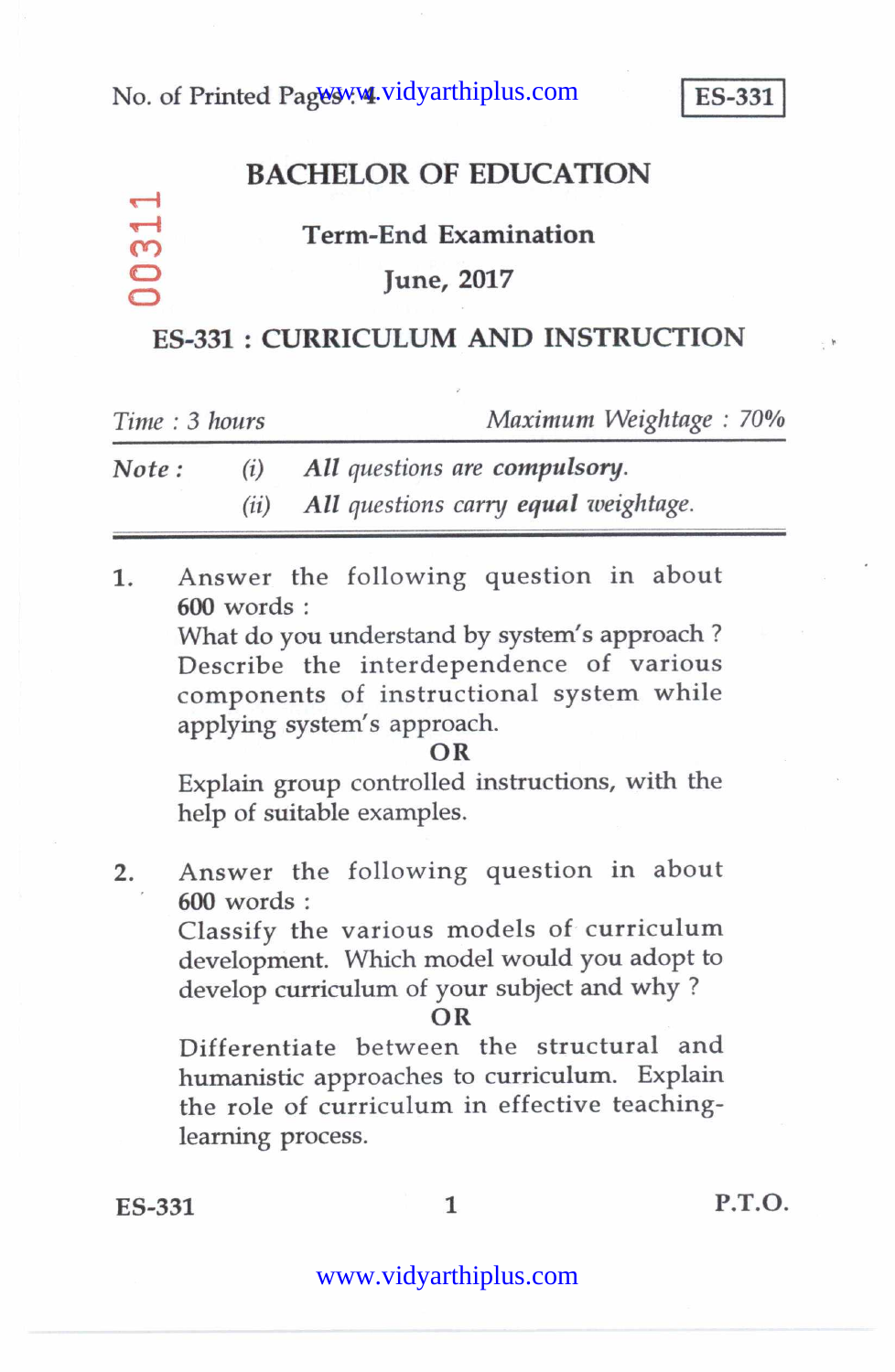- 3. Answer any wive widy at the pulse of the questions in about **150** words each :
	- (a) Differentiate between terminal behaviour and instructional objectives.
	- (b) How will you choose best teaching method to deal with diversity in the classroom ?
	- (c) Explain the influence of social considerations while designing the curriculum.
	- (d) What considerations you will keep in mind while choosing instructional media ?
	- (e) Differentiate between curriculum and syllabus
	- (f) Explain 'teacher as a resource'.
- **4.** Answer the following question in about **600** words :

As a teacher, what types of problems you have experienced in a diverse classroom ? Suggest the ways to manage them.

ES-331 2

## www.vidyarthiplus.com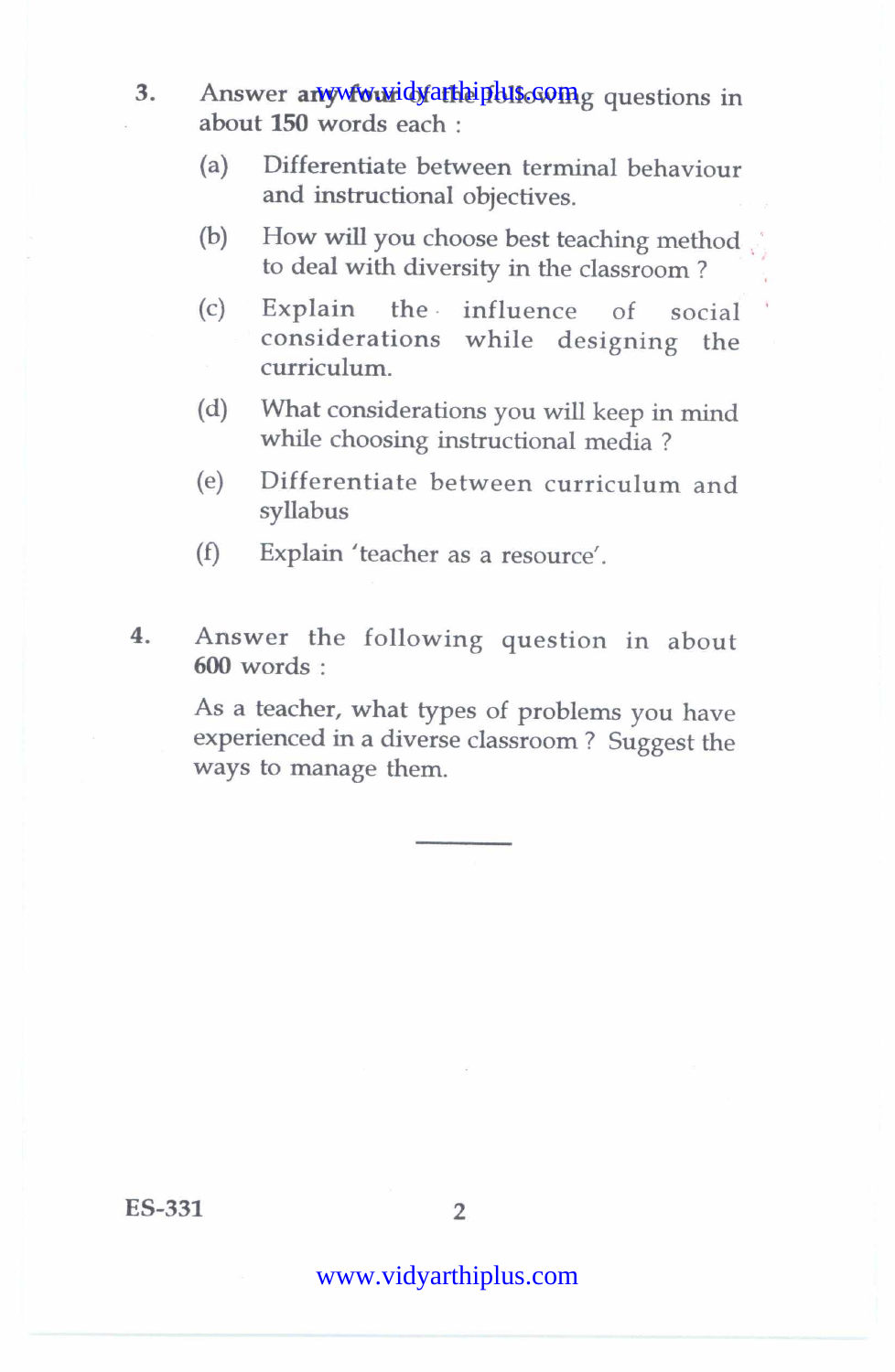www.vidyarthiplus.com

ई.एस. - 331

# शिक्षा में स्नातक उपाधि कार्यक्रम

## सत्रांत परीक्षा

## जून, 2017

# ई.एस. - 331: पाठ्यक्रम तथा अनुदेशन

समय: 3 घण्टे

अधिकतम भारिता : 70%

- सभी चारों प्रश्न अनिवार्य हैं। नोट :  $(i)$ 
	- (ii) सभी प्रश्नों की भारिता एकसमान है।

निम्न प्रश्न का उत्तर लगभग 600 शब्दों में दीजिए:  $1<sub>1</sub>$ निकाय विधा (System's Approach) से आप क्या समझते हो? निकाय विधा में अनुदेशन पद्धति के विभिन्न कारकों की अन्त: निर्भरता की व्याख्या करो।

#### अथवा

उपयुक्त उदाहरणों की सहायता से समूह निर्देशित अनुदेशन की व्याख्या करो।

निम्न प्रश्न का उत्तर लगभग 600 शब्दों में दीजिए:  $2.$ पाठ्यक्रम विकास के विभिन्न प्रकारों का वर्गीकरण कोजिए। आप अपने विषय में पाठ्यक्रम विकास में किस प्रकार का उपयोग करोगे और क्यों ?

#### अथवा

पाठ्यक्रम की रचनात्मक एवं मानववादी विधा के मध्य अन्तर स्पष्ट करो। प्रभावी अध्यापन अधिगम प्रक्रिया में पाठ्यक्रम की भूमिका की व्याख्या करो।

**ES-331** 

P.T.O.

### www.vidyarthiplus.com